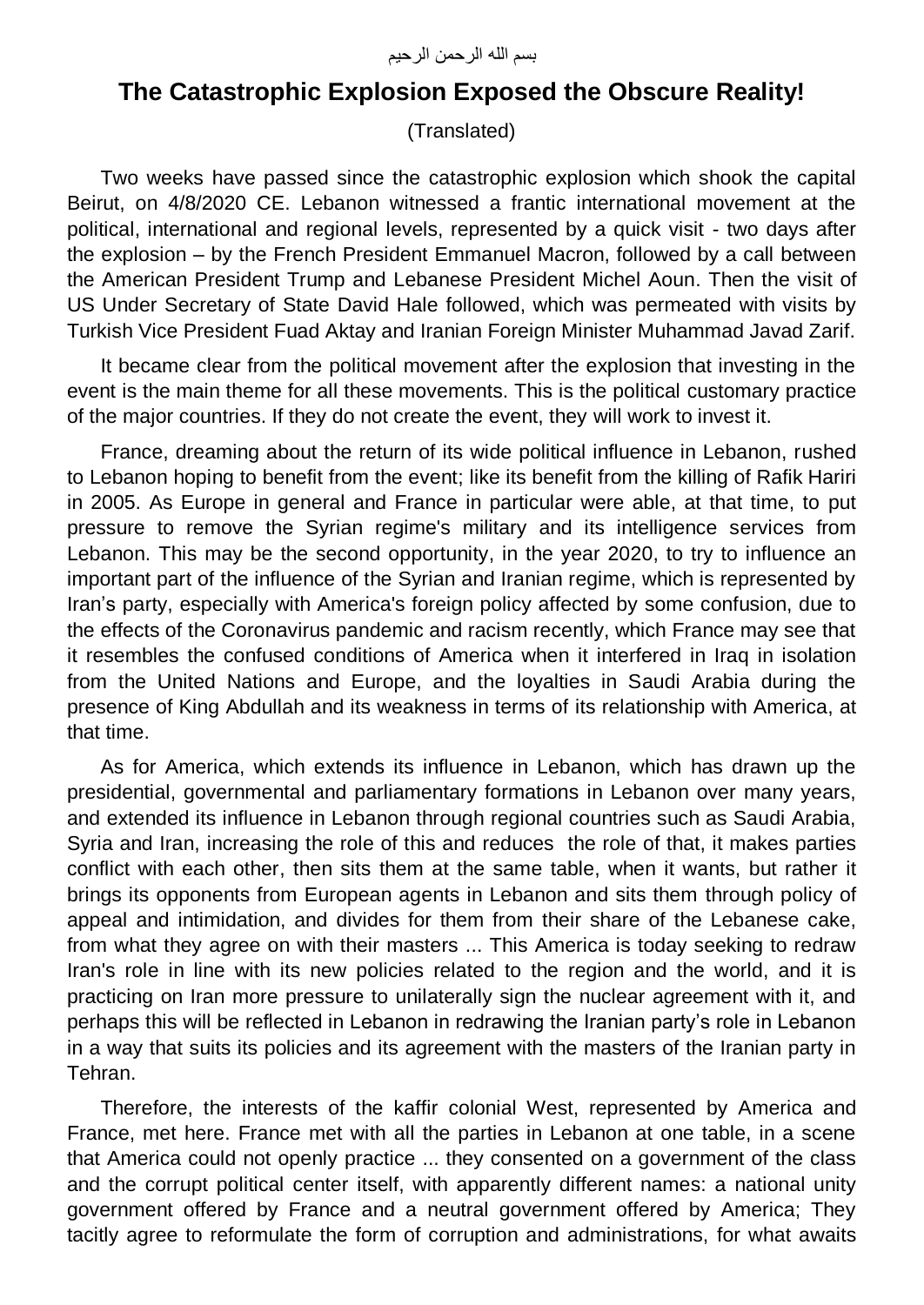Lebanon in terms of oil and gas wealth on its shores.

As for Macron's fanfare - a pact change and a new political contract – which nothing materializes from it, as is the custom of France's foreign policy, which loves public confrontation because it likes to show its greatness and always works to confirm it, although it does not master political maneuvers, and often acts with a loud and noisy voice, but with a little action achieved. It provides services to others more than itself, until the famous proverb has become a subject of jokes and mockery of this policy: (Britain fights until the last French soldier). In addition to France's desire to add some political luster to its presence in the centenary of the founding of the Lebanese entity on 1/9/2020 CE, and the renewal of its pride by establishing this entity as a francophone cultural heritage, as it like to describe its old colonies!

And we will not forget the role of America's servants in the region and its two policemen, Turkey and Iran, who rushed to offer their services in Lebanon, as proof of the existence of regional roles that France cannot overcome. Frankly, as Turkey expressed in the words of its President Erdogan, when he described France as a colonialist, or implicitly, as Iran also expressed in the words of its Foreign Minister, Mohammad Javad Zarif, when he spoke of not accepting the blackmail of Lebanon in exchange for some aid.

As for the movement of French, British and American military units in the eastern Mediterranean region, and in front of the Lebanese coast, for aid and relief, perhaps some of its goals were what appeared in Macron's tweet on Twitter: "I spoke to US President Donald Trump about the situation in the eastern Mediterranean, Libya and Lebanon; we share the same views, peace and security in the region is in our common interest, and we will support them." Note, that the main military pieces were concentrated in the bases of Greece and Greek Cyprus, and some of the Jewish entity's planes joined them.

**O our people in distress in Lebanon**, the explosion exposed the obscure reality, this is your situation today:

An explosive storm took place that was expected to strike the centers of these politicians, so they would not stay for an hour in their positions, and be able to declare and appear in front of the people, however they remain in their positions as you can see! Especially the leaders of different parties, who are the warlords, and the lords of sectarianism and quotas, who led the country with unprecedented corruption, which lead to the catastrophic explosion because of the power of the corrupt and the beneficiaries over the port, but rather over the country ... and an international movement from America and France and their men, who are sitting and asking for demands from the corrupt authority itself, to create a government, whatever its name and description is, from the corrupt political class itself. These masters prevent any action that brings change, even if it is a pointless patchwork, such as dissolving the House of Representatives or early parliamentary elections, which when Diab uttered and requested it, his government was soon removed, not after a two-month opportunity as he said, but after two days of his demand, because this does not suit the masters in America, and the followers of the masters in Lebanon!

**O our people in distress in Lebanon**, shake off the dust of the explosion from your shoulders. But with it shake off the dirt and abomination of this political corrupt class and